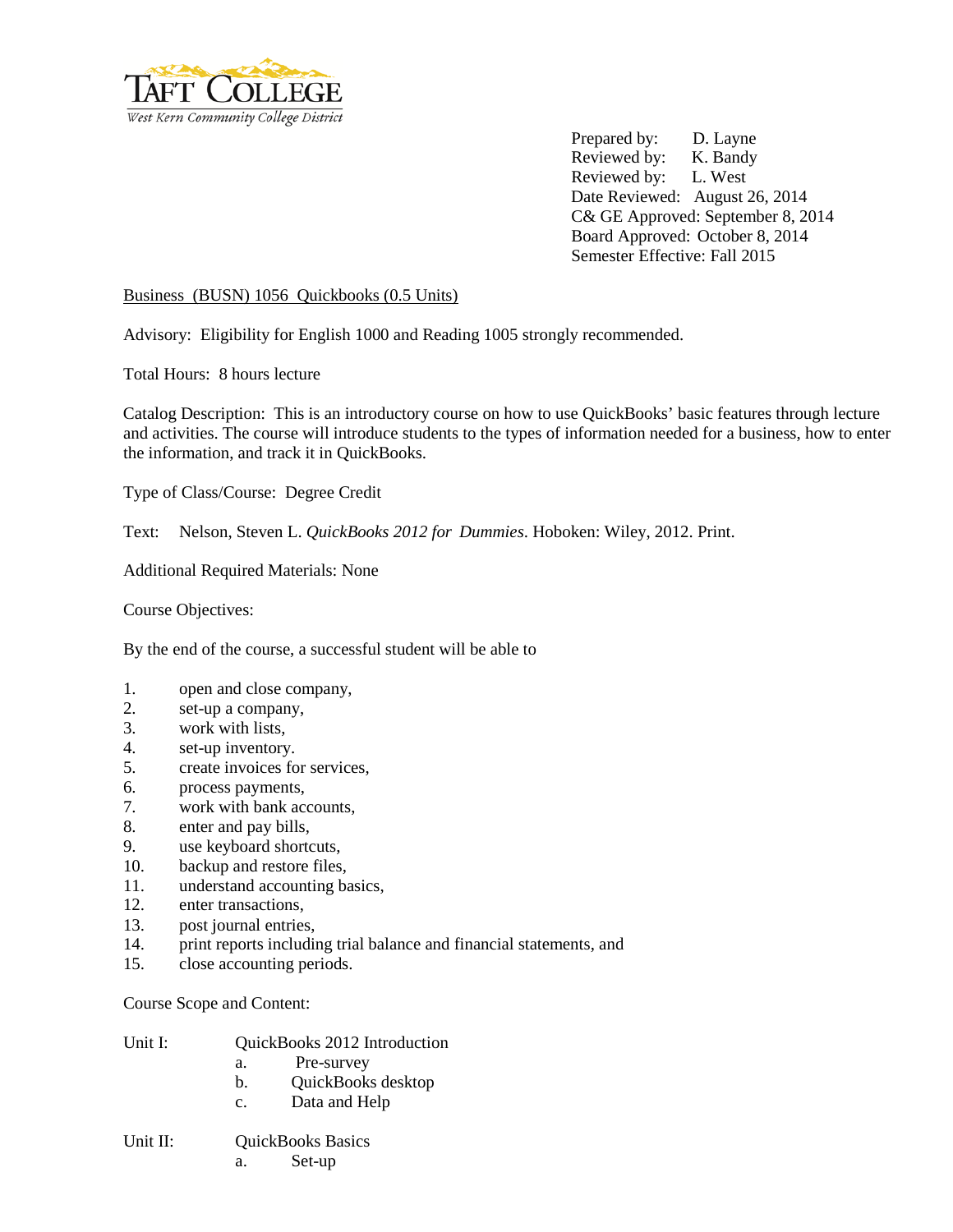

|  | West Kern Community College District |  |  |
|--|--------------------------------------|--|--|
|--|--------------------------------------|--|--|

- b. Preferences
- c. Search
- d. Printing

| Unit III: |                     | <b>Accounting Basics</b> |
|-----------|---------------------|--------------------------|
|           | а.                  | <b>Journal Entries</b>   |
|           | b.                  | Reports                  |
|           | $\mathbf{c}$ .      | Closing                  |
| Unit IV:  | Customer Activities |                          |
|           | a.                  | Introduction             |
|           | b.                  | Sales                    |
|           | $\mathbf{c}$ .      | Reports                  |
| Unit V:   |                     | <b>Vendor Activities</b> |
|           | a.                  | Introduction             |
|           | b.                  | Purchases                |
|           | $\mathbf{c}$ .      | Reports                  |
| Unit VI:  |                     | Closing the Period       |
|           | a.                  | Activities               |
|           | b.                  | Reports                  |
|           | c.                  | Closing                  |

Learning Activities Required Outside of Class:

The students in this class will spend a minimum of 1 hour outside of the regular class time doing the following:

## 1. Reading<br>2. Completi

Completing assignments

## Methods of Instruction:

- 1. Lectures and class discussions
- 2. Demonstrations and visual aids
- 3. Assignments & activities

## Methods of Evaluation:

- 1. Projects
- 2. Assignments

Supplemental Data:

| T.O.P. Code:       | 051400 Office Technology/Office Computer<br>Applications |
|--------------------|----------------------------------------------------------|
| Sam Priority Code: | C: Clearly Occupational                                  |
| Funding Agency:    | Y: Not Applicable                                        |